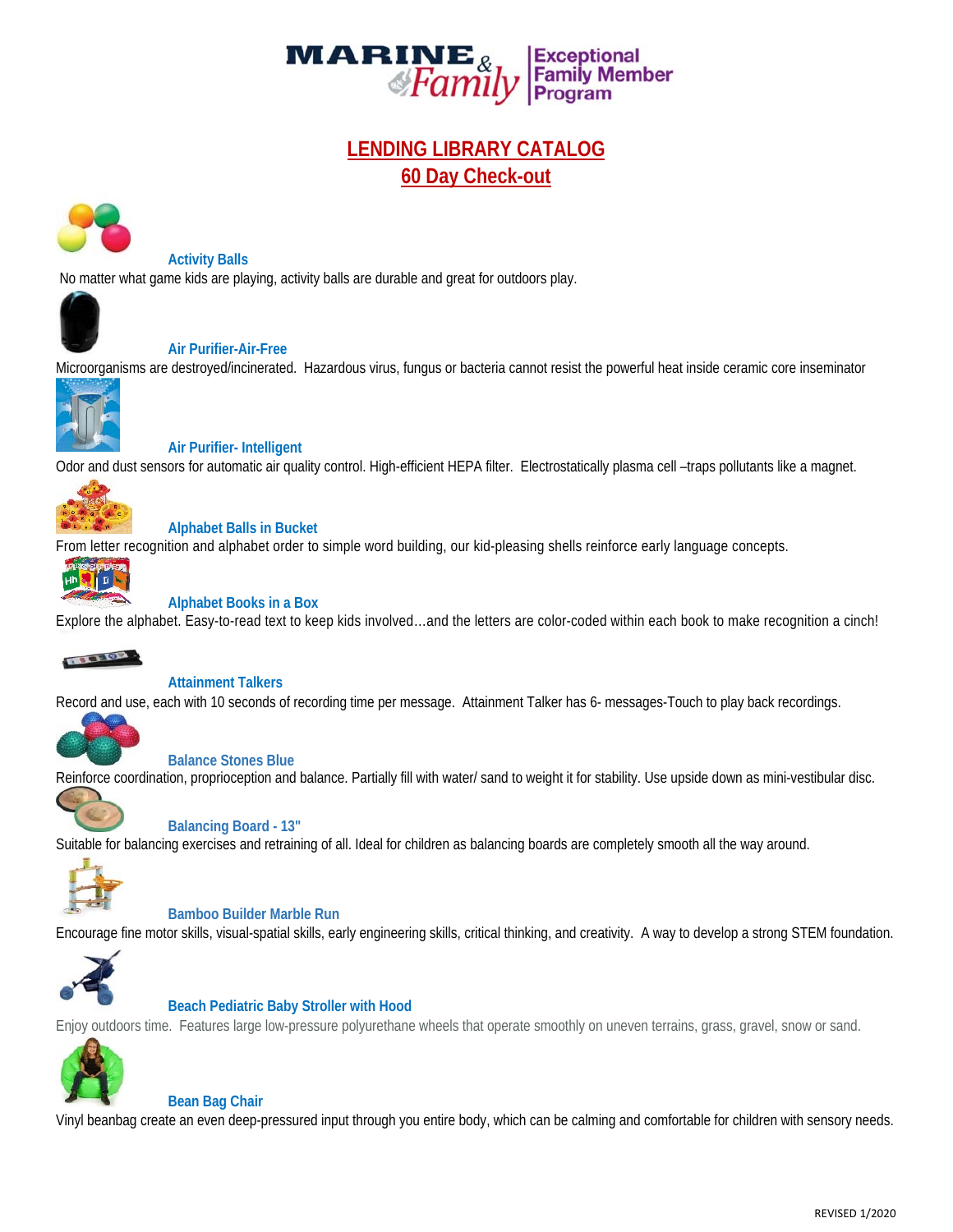

#### **Bilibo Spin Toy**

Big enough that kids of different ages can sit in it comfortably. Provides marvelous movement, stop/start spinning, and balance opportunities.



#### **Body Sox**

Increase strength, creativity. Experience "I can see you, but you can't see me" that increases sense comfort and personal safety .



#### **Bolts & Nuts (22pc)**

Learn the details of construction! Our bright plastic set includes 22 jumbo-sized pieces that twist together with ease.



#### **Brain Benders 3D Puzzles Solid Wood**

Problem-solving skills tested with 3 Wood Brain Benders. These challenging are learning tools for analytical and problem-solving skills.



#### **Building Blocks- Sand/Water- Set of 8**

Create buildings with colorful sand or water with building blocks.. Indulge in exploration, merging blocks together, or stack blocks in a different order.



## **Button Sorting Center**

Practice with concepts of big and small, geometric shape, counting. Kids place the buttons onto mat to sort by size, shape, color and numbers.



#### **Change-A-Sound Flip Books**

Focus on beginning, middle or ending sounds. Create simple words that change by one letter. See how changing a sound can change a word



#### **Circle Soft Seat**

Kids just grab Soft Seats for super-comfy seating right on the floor! Covered in wipe-clean vinyl for easy cleaning.



#### **Coggy**

Folding, click puzzle, arranging gears to match challenge cards. Encourages visual-spatial skills, critical thinking, and logic. Doubles as a fidget toy!



#### **Construction in A Box (48 wood pc)**

Includes nuts, bolts, drilled bars and a child-size screwdriver. Builds fine motor skills, problem-solving skills, and hand-eye coordination.



#### **Conversation Starter Flip Cards & Conversation Starter By Pictures**

Learn the flow of information continues about the same topic. They teach spontaneous conversation as the child fills in the blanks.



#### **Counting Up to 30+**

Learn to count to 30+ while boosting higher number skills. Three ways to play with pictures & numeral cards 130. Includes board and 108 cards.

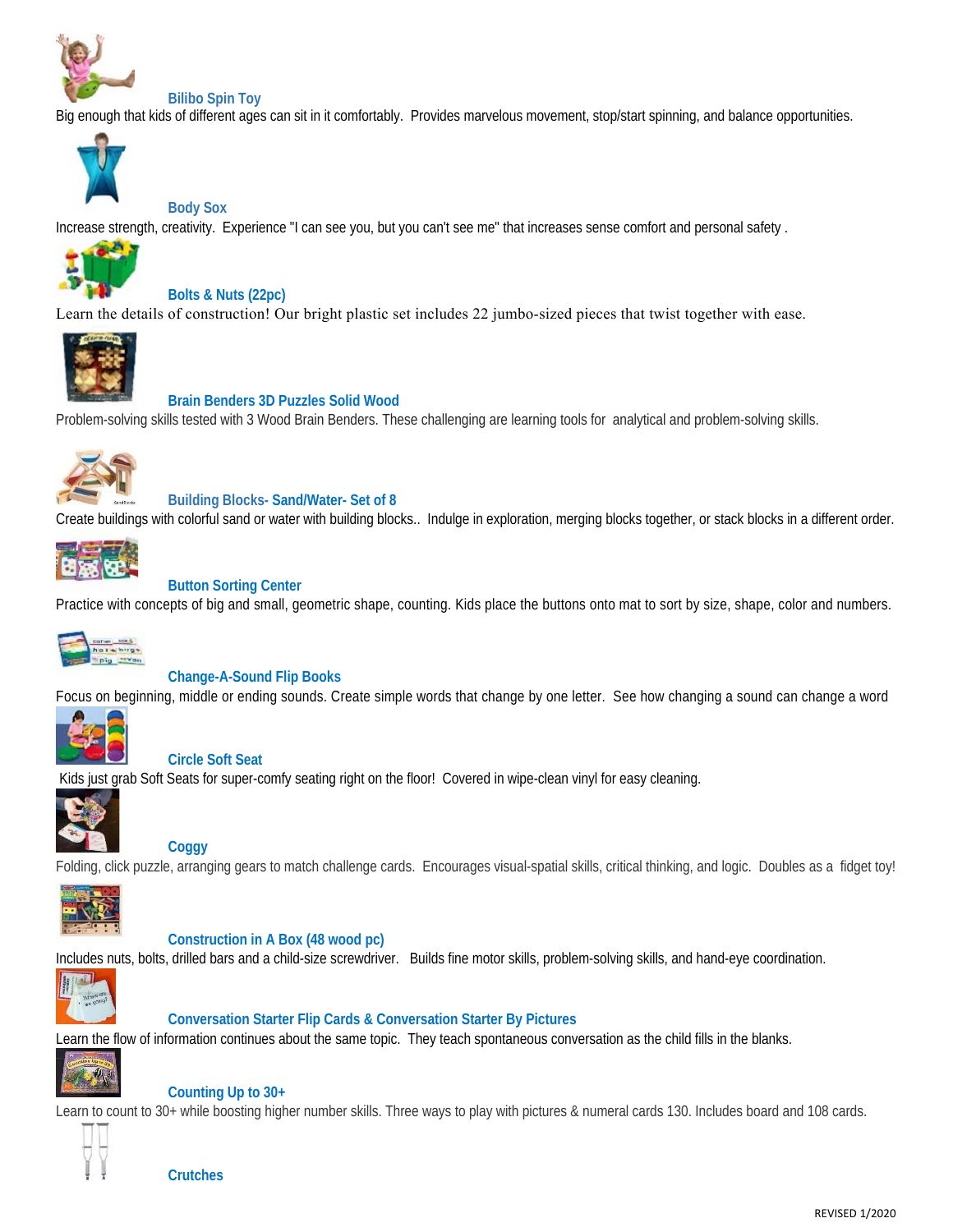Crutches are used to provide support for patients who have temporary restriction on ambulation.



# **Discovery Tree & Friends**

Encourages fine motor skills, sensory exploration, and experimentation.



# **Doctor's Office**

Dramatic play supports academic learning. The kit is infused with literacy, and writing opportunities that support current learning standards



 **Dominoes Tactile** 

Develop tactile stimulation, visual perception and fine motor skills through matching and sorting games with our Tactile Dominoes.



# **Exercise Bands-Latex Free Band 6 Yard Pack**

No Latex Cando-band is easily identifiable the checkered pattern on its packaging. Cando-band is used for rehabilitation, conditioning and training.



## **Exercise Pat**

Pad provides stability needed to activate muscles ant your joints when exercising and, improve your coordination and body awareness



# **Exercise Sensi-Balls**

Textured "nubby" adds tactile and visual elements. Balls improve balance, coordination, flexibility, and strength. Balls can support up to 300 pounds.



# **Feel & Find 3-D**

Matching game played with visual cues by feeling your way to a match. Working on shape, color recognition for children with learning difficulties.



# **Footrest**

Helps facilitate increased posture, stability and fine motor tasks. Support needed for school-based occupational therapy.



## **Froggy Boogie**

In this magical children's memory game, you have to remember which frogs' eyes will freeze the babies in their race.



ghij **ALCOHOL** 

## **Gel Floor Tiles (Set of 3)**

Encourage visual processing; sensory stimulation as sensory-seeking kids use bodies to make colors ooze and flow. As they push, stomp, and jump abcd



The chunky letters are easy for small hands to manipulate…and large enough for a group of children to see at once! A total of 40 letters



## **Giant Alphabet Magnet Uppercase 40 pc**

The chunky letters are easy for small hands to manipulate…and large enough for a group of children to see at once! A total of 40 letters



#### **Giant Comfy Pillow**

Kids can rest on, lean or sit right on them. Pillows have a liquid-resistant inner core filled with extra-cushy foam, plus a soft polyester cover.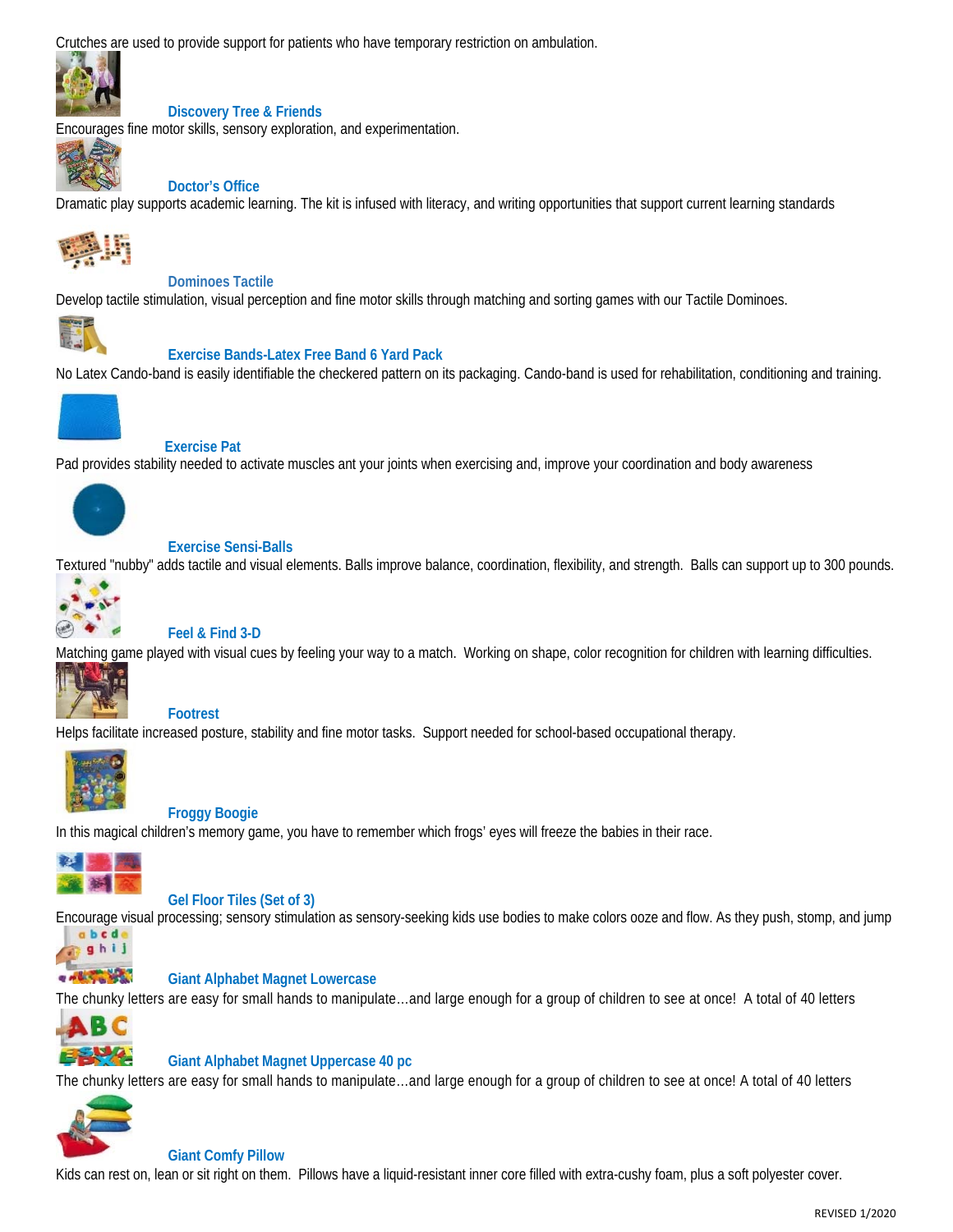

Records 45 messages, up to 8.25 minutes in total. Nine programmable buttons allow user to personalize each level with pictures & vocal recordings.



## **Infant/Toddler Photo Activity Library**

Develops language & pre-literacy skills. Organized into 7 theme, 64 cards that sparks children's curiosity. Each photo card features vocabulary list



# **Interlox**

Clip edges together to create buildings & more. Stimulate mind to develop child's social, emotional, language, intellectual, and problem-solving skills.



#### **Inventor 50 in 1 Motorized Models Set**

Encourages fine motor skills, visual-spatial skills, logic, and creativity. Build all kinds of models from racecars and motorcycles



#### **Keyboard Ergo Mat for Roller Mouse Pro2 Contour**

Ergo Keyboard Mat has rubber-coated roller bar that gives solid precise cursor control with minimal force, allows you to move the cursor with ttouch.



#### **Lady Bug Massager**

Calm tension and wake up tired muscles with our vibrating Pet Massagers. Stimulating and fun, just press the button for a vigorous massage



**Learning to Sequence Scene** 

Assemble pieces of picture stories to find out what happens next. Boosts critical thinking skills. Includes 48 cards with stories



#### **Learn With Yoga ABC Cards**

Kids combine the restorative and calming benefits of yoga with powerful techniques of learning through movement and learning in one resource



 **Lift with Six Point Cradle** 

Standard Patient Lift has 6 Point Cradle and can use 4- 6-point slings. Lift has 400-lb lifting capacity. Pump handle can rotate from side-to-side.



 **Listen To Me** 

An affordable Augmentative Communication Device! Record and playback high quality voice messages.



 **Magnet Dress up 17pc** 

Dress up doll set are magnetic for kids to play with they can easily add clothes to the dolls which do not easily tear or fall off. Great as travel.

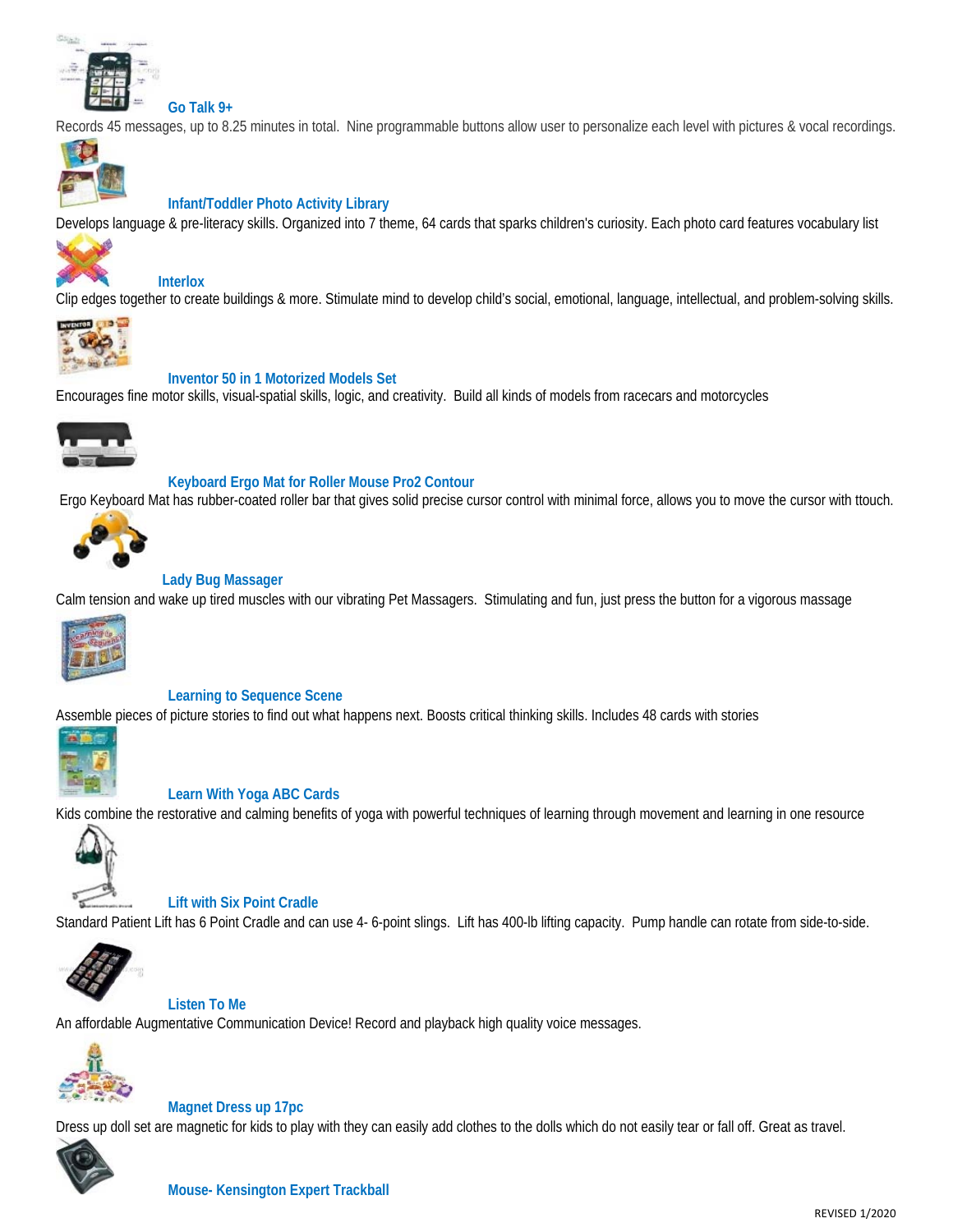We may call it a mouse surrounding the ball. Scroll Ring that puts scrolling right at your fingertips. With a soft wrist rest included.



# **Mouse - Logitech Trackman Marble**

Just an excellent product for left and right handed people who do not want mice running all over the place!



## **My First Puzzle Match-Ups**

Put together match-up puzzles, practice colors, matching, early language skills. Each pair features a familiar picture, and vibrant colors.



#### **My First Word-Touch and Feel Board Book and Picture Cards**

Book includes objects illustrating common first words that will be familiar to child, building encouragement further learning.



#### **Noiseless Earphones**

Reduce volume intensity of noise for children with auditory sensitivities. A terrific tool for quiet for sensitivity or for focused activities.



## **Nuts & Bolts (22pc)**

A great way to learn the nuts and bolts of construction! Our bright plastic set includes 22 jumbo-sized pieces that twist together



## **Observation Water/Bubbles**

Children will observing the variety of liquids that flow down in various ways with this acrylic observation set. A great set for the STEM curriculum.



## **Octant Puzzle**

Octant works on a classic mechanical puzzle concept. Do not collapse under the cosmic pressure of solving this puzzle. Dismantle, then try and form the octant shape again.



# **Pattern Blocks and Wooden Boards**

10 colorful patterns, pattern blocks in 6 different shapes, colors to replicate the pattern shown. Develops shape recognition and spatial relations!



## **Pin Art**

Great tactile and imagination stimulation. Simply put your hands, face, feet or any objects like toys and shapes pressed onto the pins



 **Pivot Disc** 

Position feet on disc to facilitate smooth transfer. Reduce back strain on individual.. Place handle-facing individual to prevent interfering with feet



 **Plastic Blocks 12pc**

Playtime can be safe and stimulating for youngest children. Encourages manual manipulation and color recognition



#### **Plate form Swing**

Swing Systems is used by therapists in the development of a child's vestibular system by forcing them to accept more movement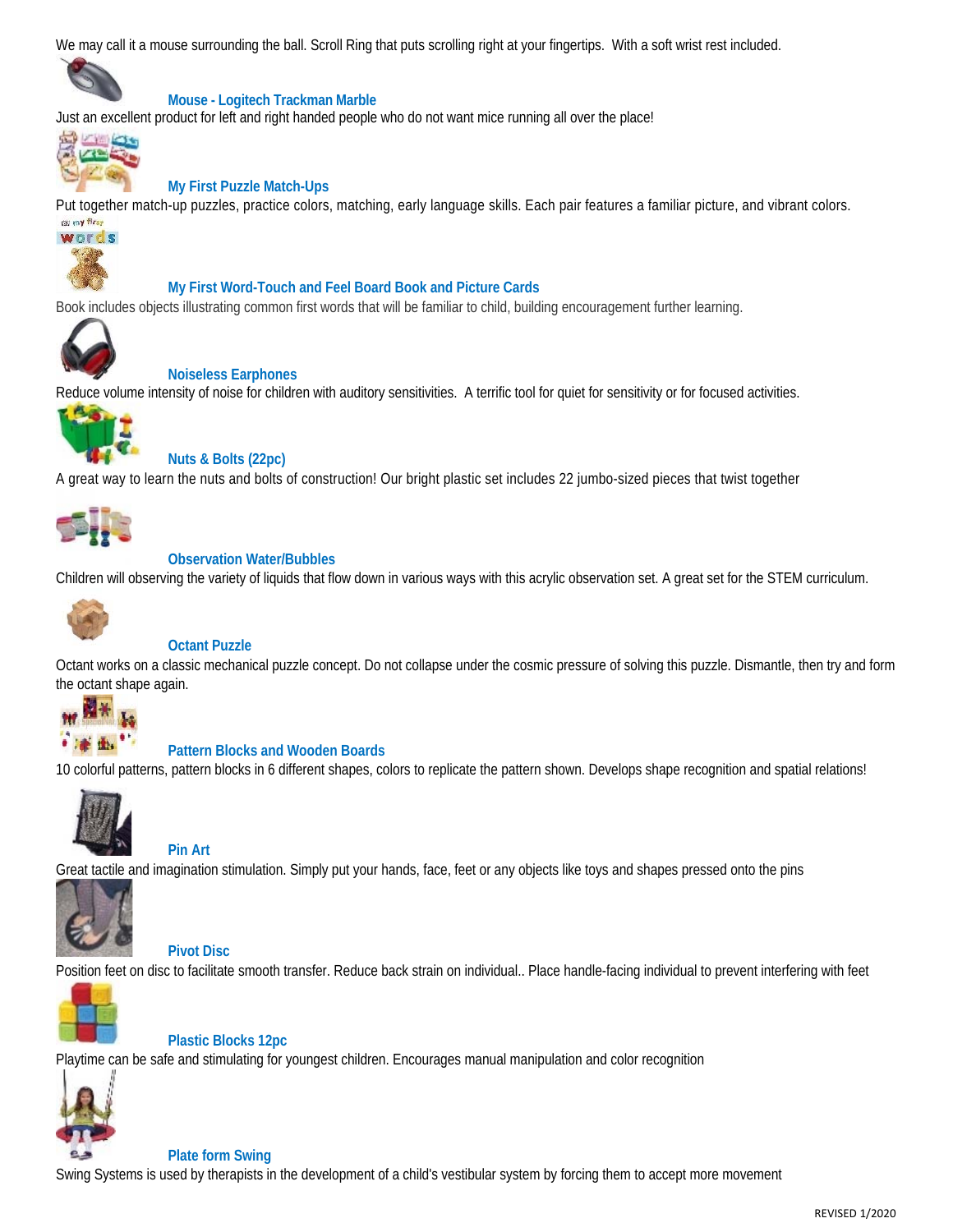

#### **Plastic Rolling Vehicles**

Smart Wheels Starter Pack Baby Toy Cars Toddler Fire Truck Car. STEM Toy Rolling Toddlers Developmental Game Fine Motor Skills



#### **Pop & Match–**

Write & wipe game cards & a color-coded popper...popping beginning sounds letter cube...use the letters to complete words on game cards.



## **Pop Tubes**

Stretch, bent, connect. Provides tactile stimulating, fine motor skills, auditory feedback, Strengthens upper extremity, and bilateral workout.



#### **Posterior Walker with Seat**

Rehabilitation support - Anti-reverse bracket allow movement forward & backward. Front wheels swivel for maneuverability or set to prevent turning.



## **Press & Go Fire Truck & Tractor**

Toy has an educational value whether it is didactic or nurturing, or collecting and creating worlds for children playing with them.



#### **Press & Spin**

Enjoy Push & Spin Easy Press Button Ideal for Fine Motor Skill Development and Learning Activity - Great for Infants Toddlers 12 Months and Up



#### **Pressure Vest**

Material has perforation through rubberized layer of fabric. Deep Pressure Vest is used to calm and provide great sensory.



#### **Puzzles**

Little hands have no problem piecing together puzzles with matching illustrations right on puzzle boards, they couldn't be better for beginners



#### **Resistance Workout Bands**

Great for proprioceptive input for upper and lower extremities. Use as a "warm-up" for shoulder stability prior to fine motor and handwriting tasks.



#### **Re-Vibe:**

Vibration Reminder Wristband timer- Anti-Distraction for children with ADHD/Autism. Serves as silent reminders to stay on task. Great if struggling with on-task behavior.



#### **Rock & Wobble Boards**

Unstable and sensory-stimulating surface designed to facilitate balance and proprioceptive training and postural reactions.



#### **RollAgain Tower (2 Balls)**

Encourages fine motor skills, spatial reasoning skills, cause-and-effect, psychomotor skills. Chunky pieces are easy for grasp and maneuver.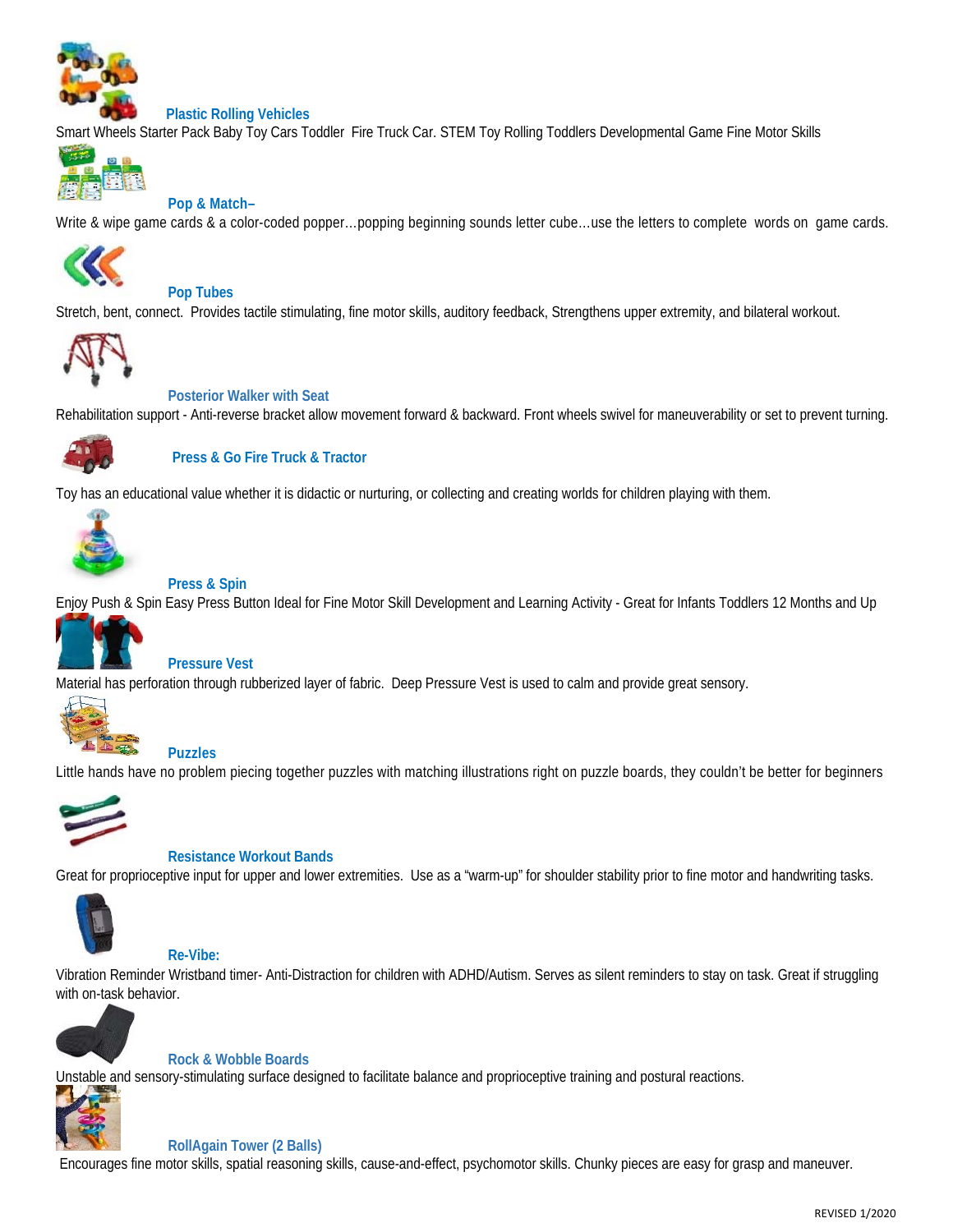

## **Roll & Drum**

Stand up drum and child beats on the circles to hear different sound. -Great first instrument for building rhythm and hand-eye coordination skills.



#### **Rolling Airplane W/Captain**

Captain figures Wobble as Kids Spin the Wheels and pretend you are in flight soaring in the air. Helps with developing pretend play.



#### **SAKKARO**

Its translucent colored pieces magically blend when stacked interlock them. Booklet shows over 100 colorful patterns and shapes to make.



#### **Scrabble Junior**

Kid-sized words and colorful pictures make it fun to match letter tiles to words on the grid on this junior version of the classic



#### **See In-Side Ball**

Balls filled with objects of different colors, shapes. Balls are made of flexible plastic that is easy to grab



#### **See & Spell Phonics Wooden Puzzle**

Boosting fine motor skills plus endless list of reading/writing skills, Essential letter recognition, phonics, beginning reading through play.



## **Seeing Stars Program**

Sensory cognitive develops and increase component parts of reading. Strengthens phonemic, sight word recognition, and spelling.



#### **Sensory Tactile ball 3 inch-set of 4**

Spike tactile balls provides deep pressure massage. Develops gross motor, fine motor skills develop grasp, eye-hand coordination & finger strength.



#### **Sequence Wooden Beads**

Set Includes 46 brightly colored wooden beads & 5 double-sided wooden pattern cards. Promotes matching, sequencing, and fine motor skills.



#### **Shower Chair**

 **Sit-Me-Up** 

Designed for people who are unable to stand to take shower & must sit. Those with mobility problems have some independence



#### **Sign Language Cards**

Sign Language Cards Set of two sided photo cards. Each card shows a letter of the alphabet. One side includes a photograph of the hand sign.



Soft & sturdy support seat, little ones practice sitting up & building muscle. U-shaped design has a wide, sturdy base and a firm, comfortable surface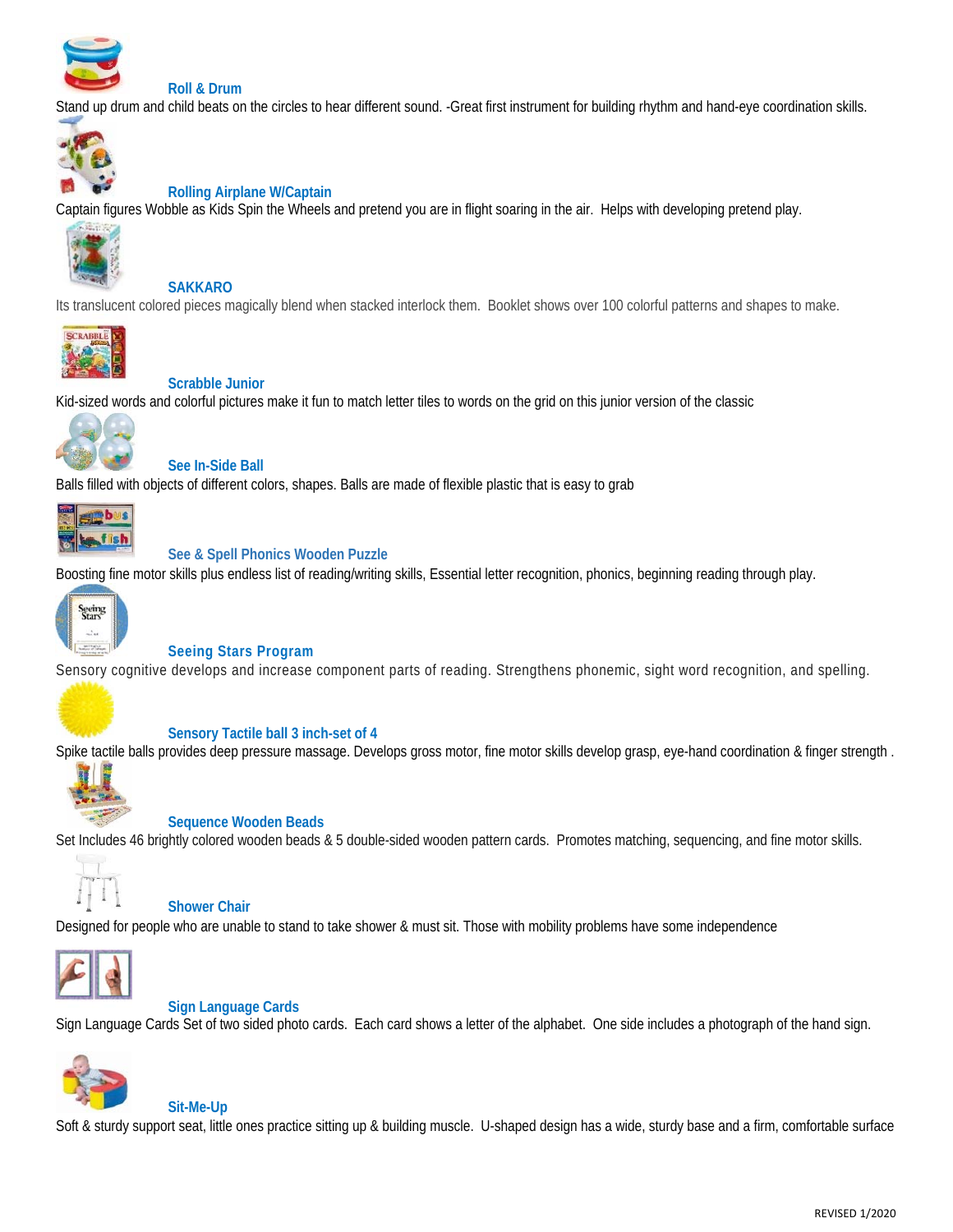

#### **Sky Nook**

This unique swing provides kids with the perfect, coziest hideout for reading, napping, or just hanging around.



#### **Small Shapes**

Geometry learners get a hands-on introduction to solid forms. Includes shapes—from cones, spheres and cylinders to cubes, pyramids



#### **Snap & Build Cubes**

Connect these cubes together to build unique structures. Encourages creativity and the development of fine motor skills and hand-eye coordination



#### **Snug Support Wedge Positioner**

Infants up to 30" long. Places child at a 30-degree angle for stimulation, relaxation & feeding. Appropriate for children with gastroesophageal reflux.



#### **Soft & Safe Building Blocks In a bag**

Soft, safe, squeezable… Our vibrant vinyl blocks come in tons of irresistible shapes, patterns and colors.



#### **Sorting Cylinders**

Sorting/ stacking skills color patterns for sorting same color range, as pieces graduate from primary to pastel colors.



#### **SpinAgain**

Encourages hand-eye coordination and engineering skills, Instills a sense of wonder as kid's watch their builds twirl and spin! Eye-catching colors



#### **STEM Simple Machines**

Increase/decrease speed. Convert multiple motion to another. Build models with levers, wedge, wheel, axle, screw, the inclined plane, the pulley.



#### **Stomp Board w/ 2 Frogs**

Encourage motor skill and coordination development by launching frog beanbag into the air. Frogs go up, then down into your child's hands with a



#### **Straight Roll Therapy Ball**

Straight roll only moves side-to-side making it easier to use, the added length of roll makes it easy to straddle.



## **Swing Platform**

Swing accessory used by therapists in the development of a child's vestibular system by forcing them to accept more movement sensations.



#### **Support Bar Inside**

Support Bar provides hours of fun and therapy while your child is swinging. Maximum weight 75 lbs.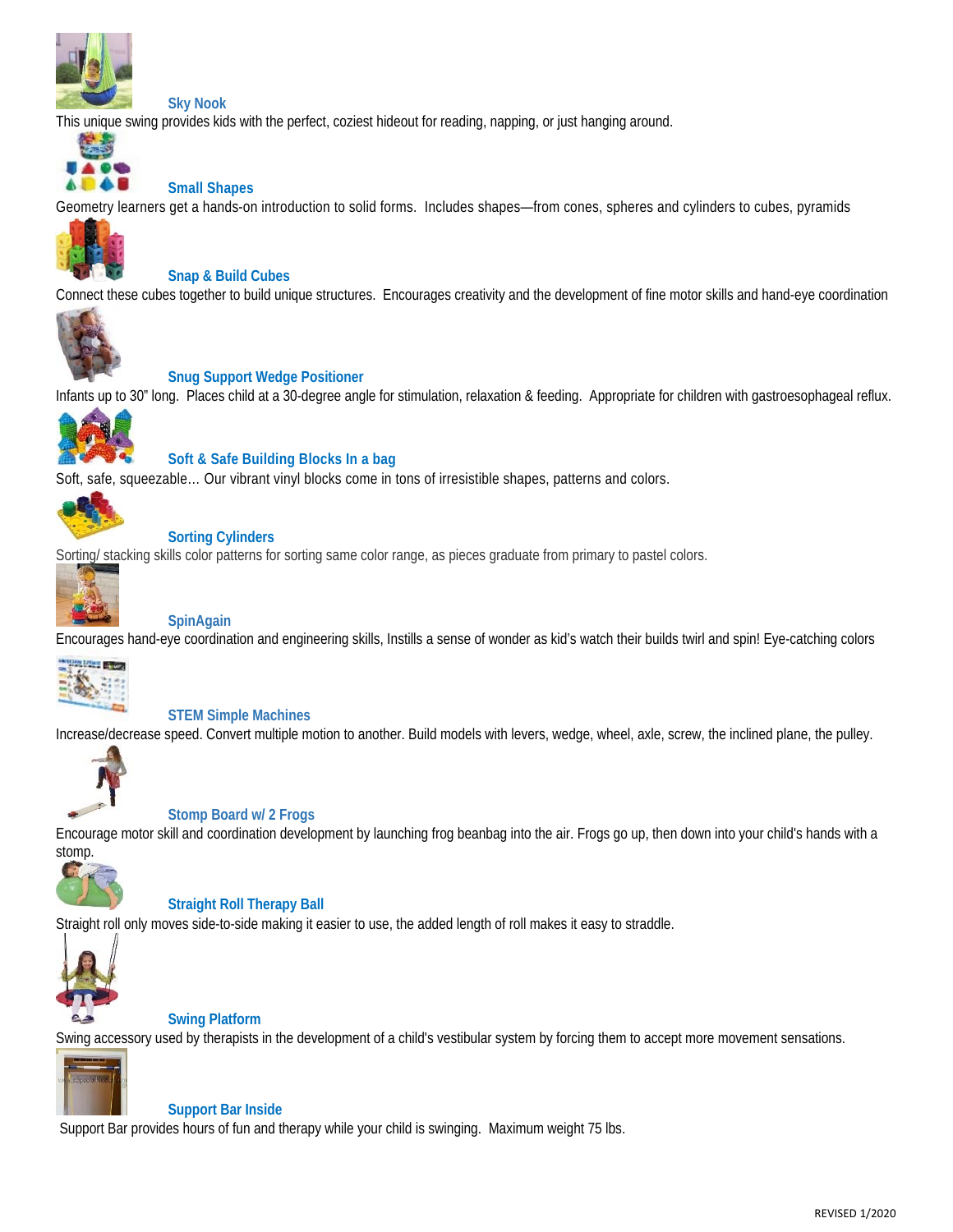

#### **Swing Seat**

Helps with vestibular orientation, balance and coordination. Supports muscle tone, autism, sensory processing disorder & hyperactivity



# **Talk-Tablet**

Assist with difficulty communicating, Speech, Autism, Aphasia, Down syndrome, laryngectomy condition that affects ability to communicate



**Tall Stacker Building Set** 

Stacker set is great for building motor skills, math skills, while stimulating the imagination.



## **Teeter Popper!**

Rock it, roll it, sit in it or stand, tilt, wobble, and spin. Improves core, leg strength, stability, balance, and coordination and gross-motor skills. Weight limit: 110 lbs.



# **Textured Balance Small Pods set of 4**

These textured balance pods are the ideal tool for proprioception, reducing tactile defensiveness, and coordination therapy



## **Threading Shapes**

Colorful wooden beads promoting hand –ey coordination, visual tracking, and logical thinking skills



#### **Treading Fruit**

This count and lace fruit set encourages children to lace the Caterpillar threading needle through 6 colorful fruits to create many patterns



#### **Threading Texture Shapes**

Lacing and beads helps children develop strong fine‐motor, cognitive, visual perception skills and promotes hand‐eye coordination.



## **Touch & Feel Books**

Bumpy, rough, soft, smooth and even sticky—these cute board books are filled with textures little ones will love to touch and explore



#### **Traffic Jam Rollercoaster Table**

Vehicles travel roadways trying to get to their various destinations. Promoting hand-eye coordination, visual tracking, and logical thinking skills.



#### **Trampoline**

Children with special needs who crave vestibular motion encourage to exercise and keep fit. Great way to develop gross motor skills and balance.



## **Tubes- Toddler Discovery**

Tubes holding differently weighted and colored objects. Hold, tilt, flip, shake or even roll the tubes, to see, hear and feel the differences.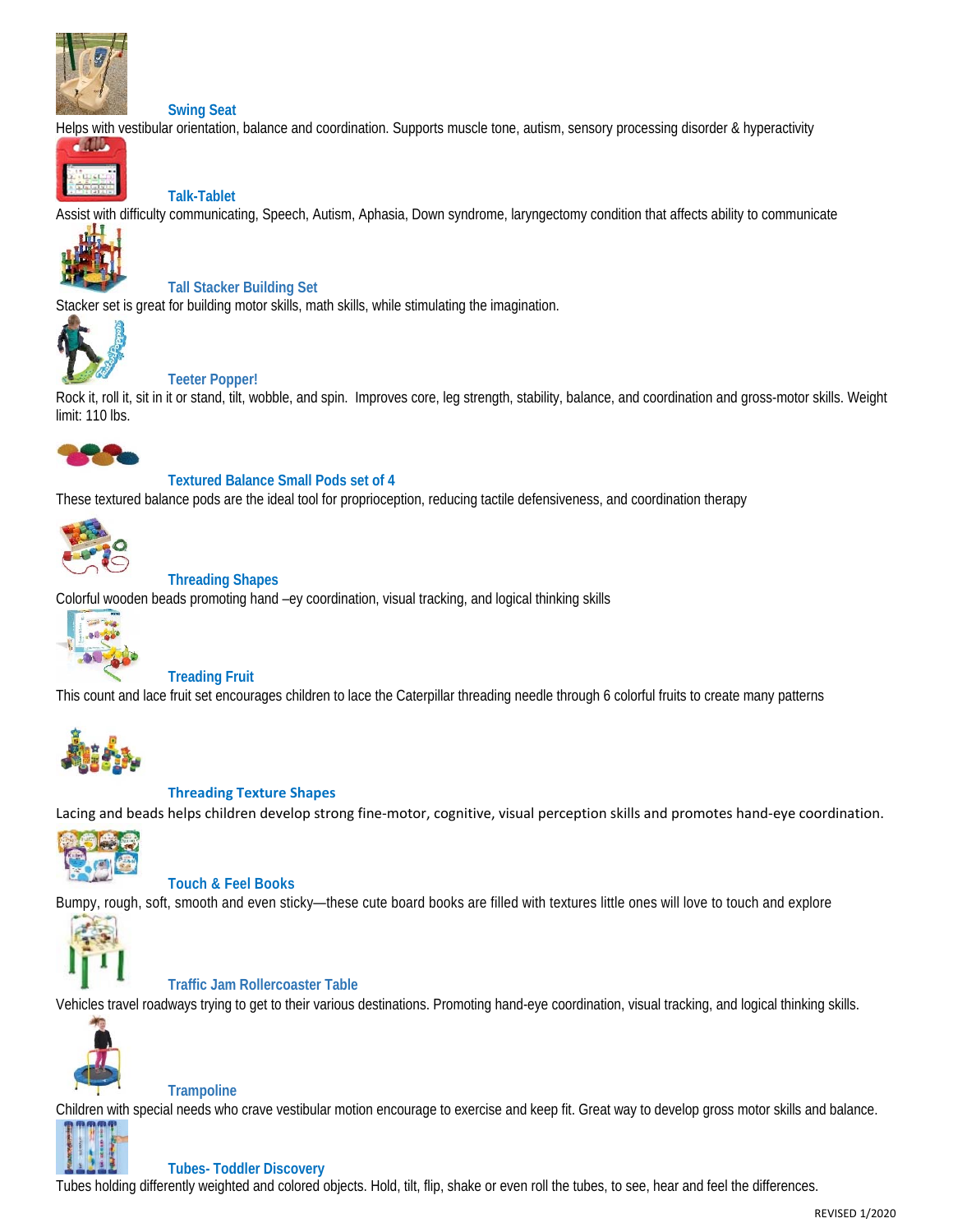#### **Tummy Time Round Pad--------------------------**

As your child gets older & stronger, slowly work your way up to 40- 60 minutes of tummy time daily. Keep baby engaged, by put some toys in circle



#### **Tunnel**

**UNO** 

Tunnel has a strong, tempered steel frame that is totally enclosed. Flame retardant. Pops-up in seconds and folds for storage. 21" diam. tunnel 70"



 **Understanding Emotions** 

Flip to emotion or feeling that expresses mood, corresponding positive choice. Designed to improve children's social skills by role-playing.



Card game of matching colors & numbers. Players take turns matching one of their cards with the color or number shown on the top of the deck



 **Vibrating Pillow** 

Children with sensory difficulties love vibration. Sets on top of the pillow, lean back or hug it to feel relaxing, calming vibrations. Used to help relax



 **Vison**- **Amigo Enhanced**

Place directly on your reading material and adjust magnification with an easy turn of a dial. Read price tags, menus, medication labels.



#### **Walker Busy Baby**

Encourages gross motor skills, coordination, fine motor skills, exploration, and experimentation. A brilliant way to strengthen brains and their bodies!



#### **Walking Wheels**

Encourages gross motor skills, coordination, balance, concentration, active play. Each step makes the wheels roll half a rotation forward.



#### **Walker-Economy Two-Button Junior/Adult Folding Walker**

Two-Button folding walker. Sturdy, lightweight, aluminum tubing with U shaped frame ensures maximum strength.



#### **Water Sensory Table - Large**

Develop and promote child's sensory skills as you introduce them to textures of sand, water or anything else you want to put in this Sensory table



#### **Weighted Blanket- Blue/Green- 2LBS**

Weighted blanket is soft, calming. Weight distributed evenly throughout the material. The colors are calming and kids are guaranteed fun



#### **Weighted Blanket-Sea Turtles 5 lbs**

Calm and relax for children with Stress/Anxiety. Blankets is designed to weigh about 10% of a child's body weight for consistent pressure.



#### **Weighted Blanket- Light Blue-6 lbs**

Gives child the input they crave to relieve stress, and sleep they desperately need. Solutions to make an enormous difference in their daily life.